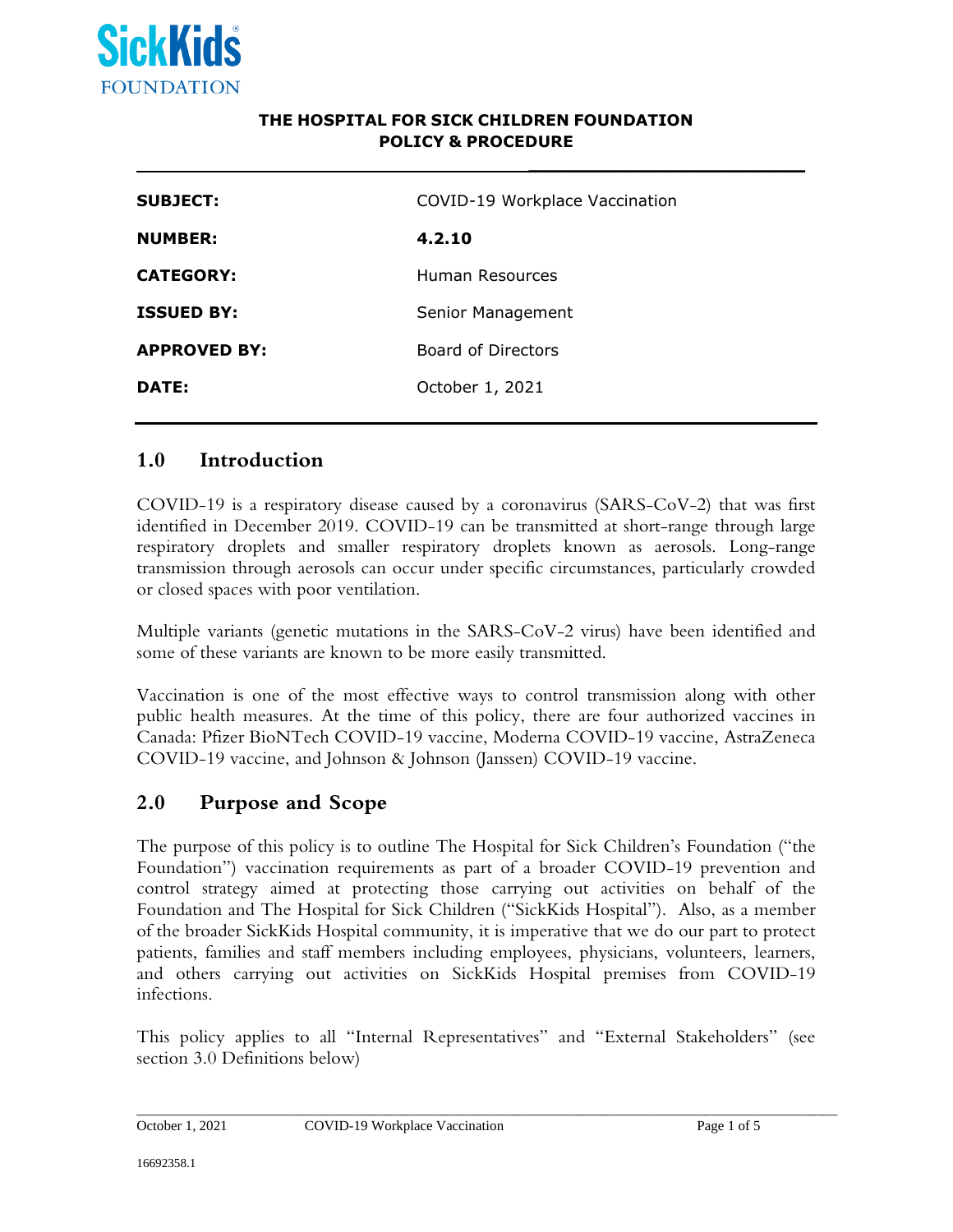

# **3.0 Definitions**

*Fully Vaccinated* –means receiving a COVID-19 vaccine and the recommended dosage(s) approved by Health Canada

*Partially vaccinated* – means receiving the complete recommended approved dosage of a Health Canada approved COVID-19 vaccine series within the last 14 days or receiving only part of the recommended approved dosage of a multiple-dose COVID-19 vaccine series.

*Medical exemption* – means an individual has not received a Health Canada approved COVID-19 vaccine based on the substantive health risk, as confirmed by a Medical Doctor (MD) or Nurse Practitioner (NP) in writing. Note: This Medical Doctor (MD) or Nurse Practitioner (NP) note does not require an employee-specific diagnosis.

*Internal Representatives* - includes all employees, students, volunteers, Board Members and Board Committee Members.

*External Stakeholders* - includes all donors, event participants, vendors/suppliers, contractors, corporate partners, and any other person who is connected or doing business with the Foundation.

*Proof of Vaccine* - The required documentation for proof of vaccination that must be specifically provided or approved by the Ontario Ministry of Health or Health Canada, which includes a dose administration receipt.

## **4.0 Policy**

Consistent with the *Occupational Health and Safety Act*, the Foundation has taken all reasonable precautions to protect the health and safety of workers*.* Throughout the COVID-19 pandemic, we have maintained health and safety as a top organizational priority with a focus on meeting and where possible, exceeding public health guidance to provide a safe working environment for all.

To support this, and recognizing the benefits of full vaccination, particularly considering current and emerging variants, the Foundation is mandating COVID-19 vaccination as a condition of attending the workplace, in-person meetings (on and off-site) and in-person events (on and off-site) hosted and managed by the Foundation. This vaccination requirement is in addition to and not in lieu of other health and safety protocols applicable in the Foundation's office (including the requirement to submit to daily COVID-19 health questionnaire before arriving at the office or event and to wear a mask in all common areas). Additional protocols may also be adopted in accordance with public health guidance and best practices.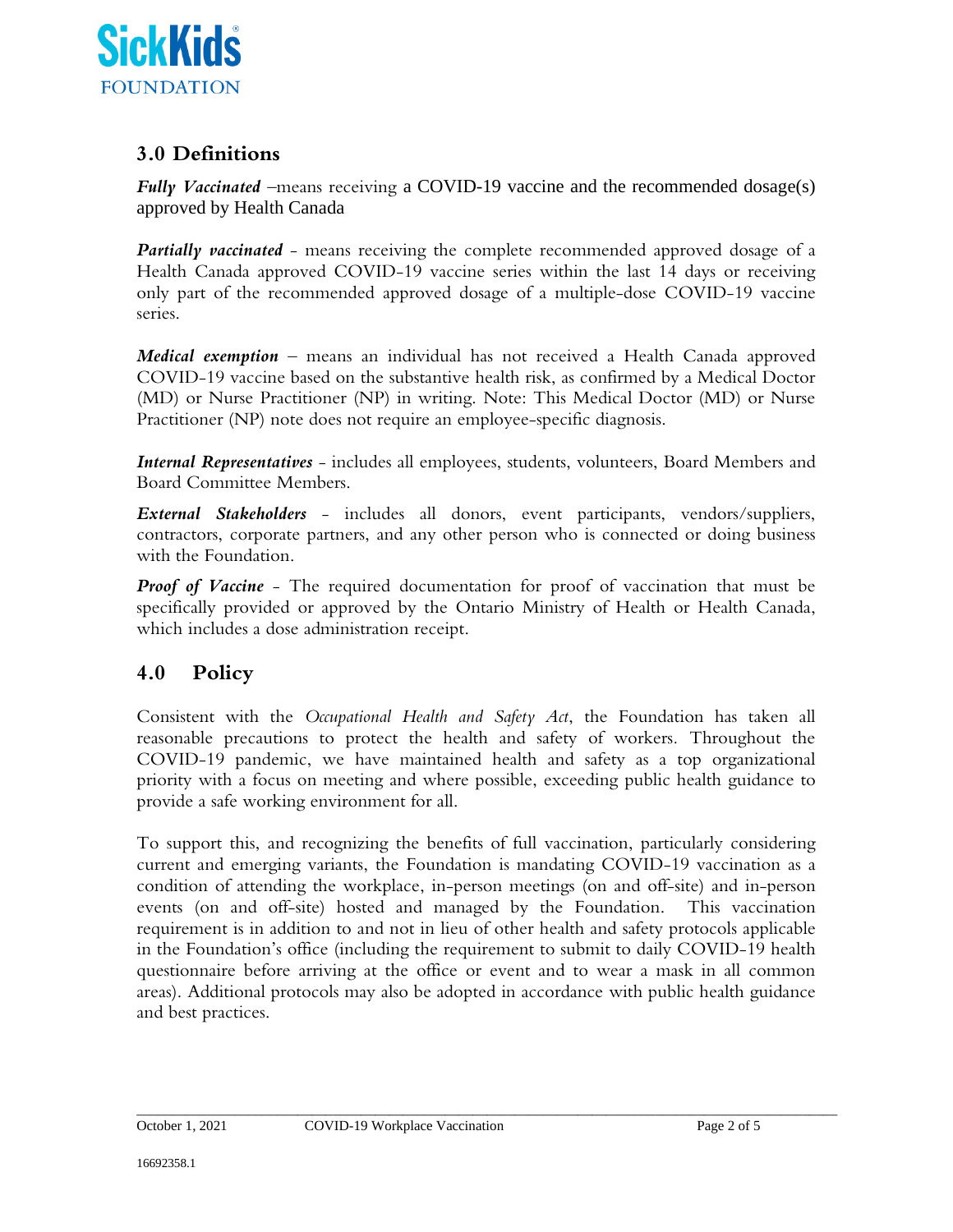

#### **4.1 Requirements**

- **1.** Effective October 15, 2021, all Internal Representatives entering the Foundation's workplace, attending in-person meetings (on-site or off-site) or attending Foundation-managed in-person events (on-site or off-site) must:
	- Be Fully Vaccinated against COVID-19; or
	- Have entered an accommodation plan with the Foundation to address their unvaccinated status based on a Medical Exemption or based on a Human Rights Code protected ground.
	- To facilitate this policy, all Internal Representatives, other than Board Members and Board Committee Members, are requested to email the required Proof of Vaccine to the Manager, Human Resources*.*
	- Board Members and Board Committee Members should email the requested Proof of Vaccine to the Manager, Board Relations and Legal Services.
	- See section 5.0 Privacy for details regarding the protection of this information.
	- If accommodation is required based on a disability under the Human Rights Code, a *Medical Exemption*; or another Human Rights Code protected ground, please email your request for accommodation and the required documentation to the *Manager, Human Resources*.
- **2.** Accommodation requests will be handled on a case-by-case basis, although it is expected that regular testing will be required by those requiring accommodation.
- **3.** External Stakeholders who enter the Foundation's workplace for in-person meetings or who attend in-person events (on-site or off-site) managed by the Foundation, must be Fully Vaccinated and proof of Vaccine is required to be provided as described in this Policy. This will need to be either provided on site to the Foundation's Receptionist, ahead of time to the designated Foundation's representative. External Stakeholders who are not Fully Vaccinated will not be permitted to enter the Foundation on-site premises or attend an in-person event run by the Foundation (on-site or off-site).
	- The Foundation will not retain any vaccination documentation provided by External Stakeholders. See section 5.0 Privacy for additional details regarding the protection of this information.
- **4.** For individuals who enter the Foundation's workplace or attend in-person events onsite or off-site for a very short, limited time purpose (e.g., dropping off and picking up items), no proof of vaccination will be required.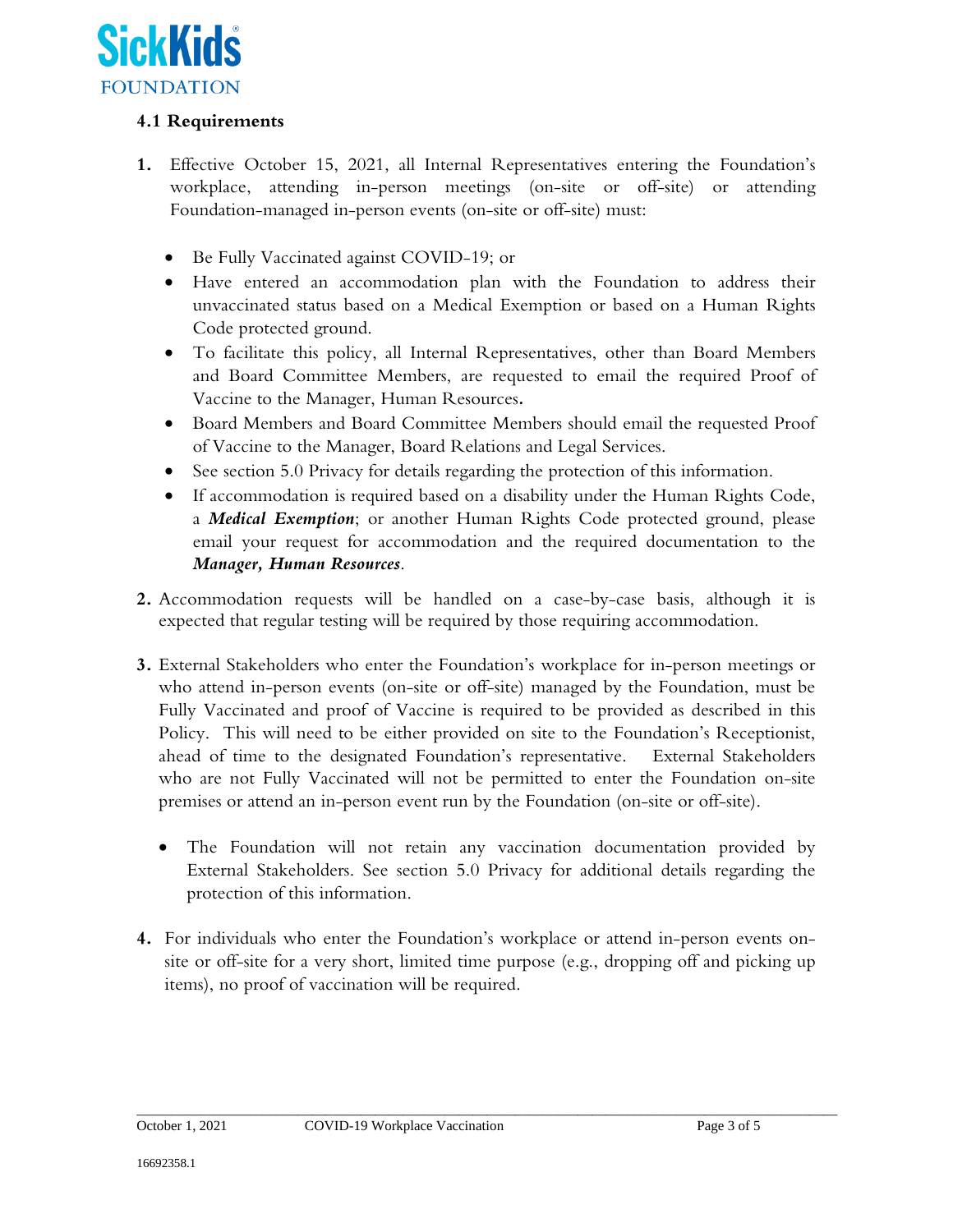

#### **4.2 Future Requirements**

**1.** Once public health guidelines and the external health environment provide for a safe work environment, all Internal Representatives may regularly be required to be on-site to attend meetings, collaborate with colleagues and participate in-person training or other work activities as deemed necessary by their leader or to fulfill the requirements of their role. At that time, it will be a requirement that **all** Internal Representatives will be Fully Vaccinated, unless you obtain an approved exemption from vaccination based on a Medical Exemption or based on a Human Rights Code protected ground.

#### **2. New Employees**

Effective October 1, 2021, except where accommodation is required under the Human Rights Code, any new employee who begins work at the Foundation will be required, as a condition of employment, to demonstrate that they are Fully Vaccinated prior to their start date.

## **5.0 Privacy**

Similar to any other personal information, only those within the Foundation who need to be aware of an Internal Representative's vaccine-related information for the purpose of administering this policy and otherwise informing the Foundation's response to the COVID-19 pandemic will have access to information relating to the dose administration receipt, Medical Exemption, documentation supporting Medical Exemption, and documentation related to any accommodation. Examples of those who may "need to be aware" include Human Resources, Manager Board Relations and Legal Services (for Board Members only) and senior leaders responsible for the health and safety of the Foundation's workplace and the achievement of the purposes referenced above.

Any private information or documentation an Internal Representative shares with Human Resources will be kept in a separate confidential Human Resources file, outside of HR SPICE, subject to reasonable confidentiality safeguards. The information collected under this policy will be retained to meet the purposes identified above and will be deleted once it is no longer needed for such purposes.

The Manager, Board Relations and Legal Services will maintain a record of the vaccination status of the Board and Committee Members indicating vaccination status but will not retain copies of any requested documentation.

This policy remains in effect until further notice or until it is superseded by provincial legislation or other public health orders.